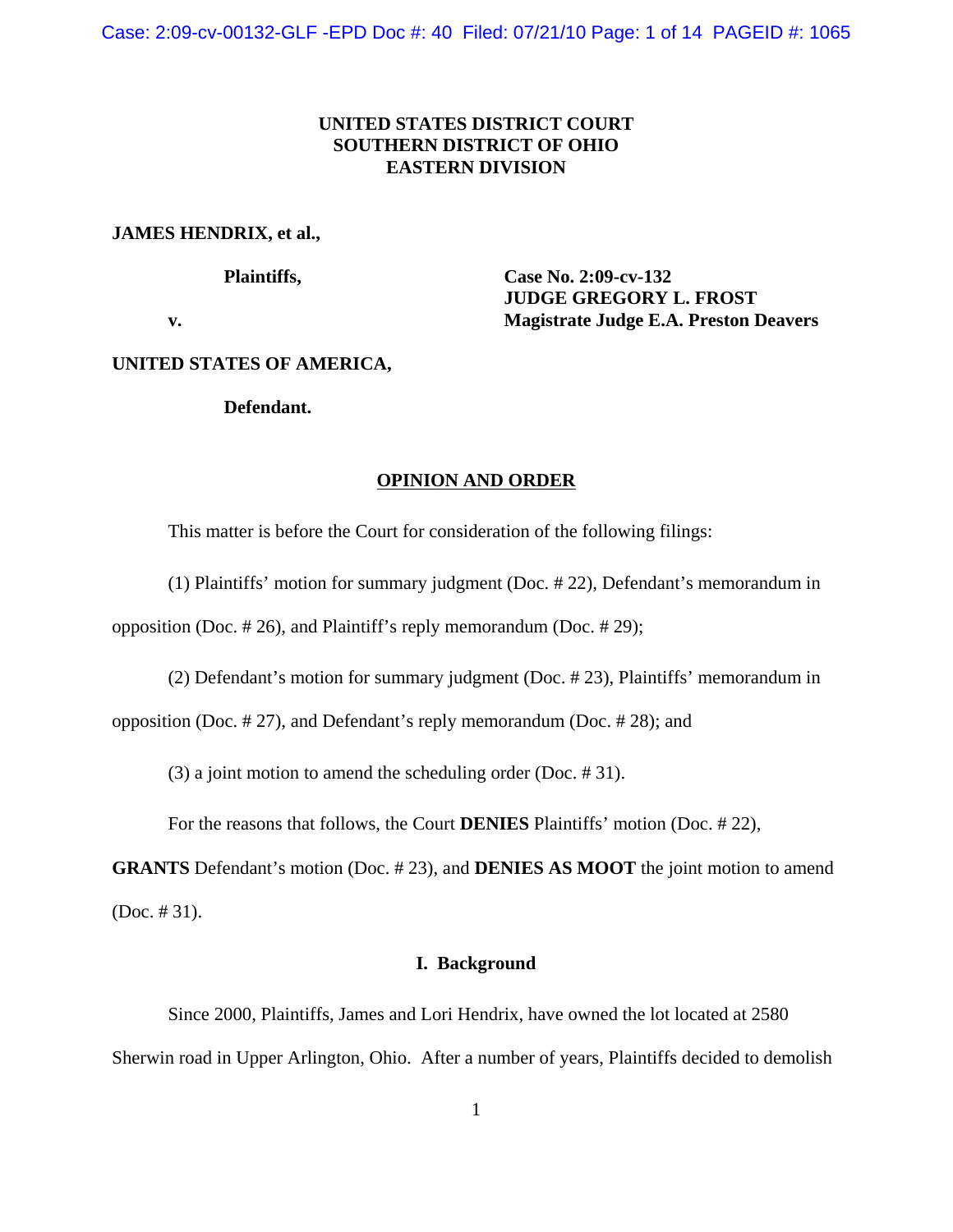### Case: 2:09-cv-00132-GLF -EPD Doc #: 40 Filed: 07/21/10 Page: 2 of 14 PAGEID #: 1066

the house that existed on that lot and to construct a new house. They obtained two estimates for conducting the demolition, each of which was approximately \$10,000.00. Plaintiffs declined to accept either bid and instead contacted Lyndon Nofziger of the Upper Arlington Fire Division to discuss the city using their house for training and then demolishing the house. Plaintiffs had retained the accounting firm of Deloitte & Touche regarding a possible donation of the house to the city that would result in the city demolishing the structure and then returning the real estate back to Plaintiffs. In a March 2004 report, a Deloitte & Touche advisor analyzed the possible transaction and concluded, among other things, that "[d]onation of property to a fire department is aggressive and not explicitly sanctioned by the Internal Revenue Code." (Doc. # 23-6, at 6.)

Plaintiffs obtained an appraisal of the Sherwin Road property and the house on that real estate. Ann Ciardelli prepared the appraisal, which she signed on June 11, 2004. Her appraisal indicated a value of \$520,000.00 and included a provision that "[t]he intended use of this appraisal is to assist the owner in estimating the fair market value of the subject property." (Doc. # 23-4, at 2-3.)

On June 29, 2004, Plaintiffs then entered into a contract with Upper Arlington. This agreement provided that Plaintiffs granted the city permission "to use" the Sherwin Road property and the house for purposes of Fire Division training. The contract also provided that "[t]he structure is to be burned and/or demolished as seen fit by the Fire Division for said training." (Doc. # 23-1, at 1.) Another provision provided that "[t]he City of Upper Arlington does not express any opinion regarding the tax consequences of this transaction" and advised Plaintiffs to consult with a tax advisor "regarding the availability of and requirements for taking any tax deduction." (Doc.  $\# 23-1$ , at 2.)

2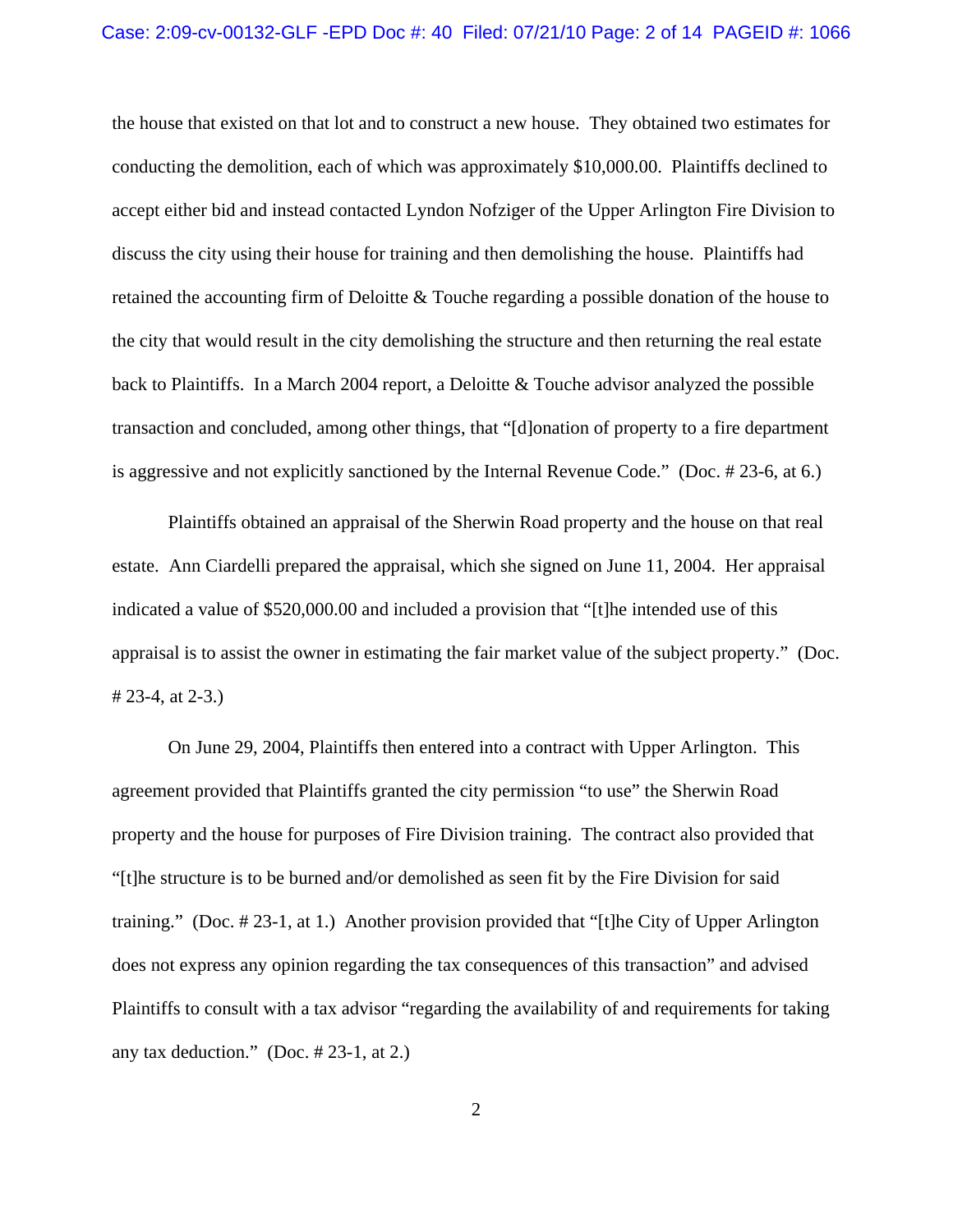### Case: 2:09-cv-00132-GLF -EPD Doc #: 40 Filed: 07/21/10 Page: 3 of 14 PAGEID #: 1067

The city used the house from June 29, 2004, until October 29, 2004, at which time the house was demolished. Plaintiffs then proceeded to construct a new, larger house on their lot. Plaintiffs also reported a charitable contribution on their 2004 income tax return, claiming a deduction for the house in the amount of \$287,400.00. The Internal Revenue Service disallowed the deduction and proceeded to assess a tax deficiency of \$100,590.00. Plaintiffs unsuccessfully filed for a refund and then filed this 26 U.S.C. § 7422 action for a tax refund against Defendant, the United States of America, on February 24, 2009. (Doc. # 2.)

Both sides have moved for summary judgment. (Docs. # 22, 23.) After the parties resolved a mutual failure to submit proper summary judgment evidence, the motions are now ripe for disposition. The parties have also jointly filed a contingent motion to amend the case scheduling order, noting that should the Court conclude that Plaintiffs can take the claimed deduction, then a period of discovery on the value of the deduction is necessary. (Doc. # 31.)

## **II. Discussion**

#### **A. Standard Involved**

Summary judgment is appropriate "if the pleadings, the discovery and disclosure materials on file, and any affidavits show that there is no genuine issue as to any material fact and that the movant is entitled to judgment as a matter of law." Fed. R. Civ. P. 56(c)(2). The Court may therefore grant a motion for summary judgment if the nonmoving party who has the burden of proof at trial fails to make a showing sufficient to establish the existence of an element that is essential to that party's case. *See Muncie Power Prods., Inc. v. United Tech. Auto., Inc.*, 328 F.3d 870, 873 (6th Cir. 2003) (citing *Celotex Corp. v. Catrett*, 477 U.S. 317, 322 (1986)).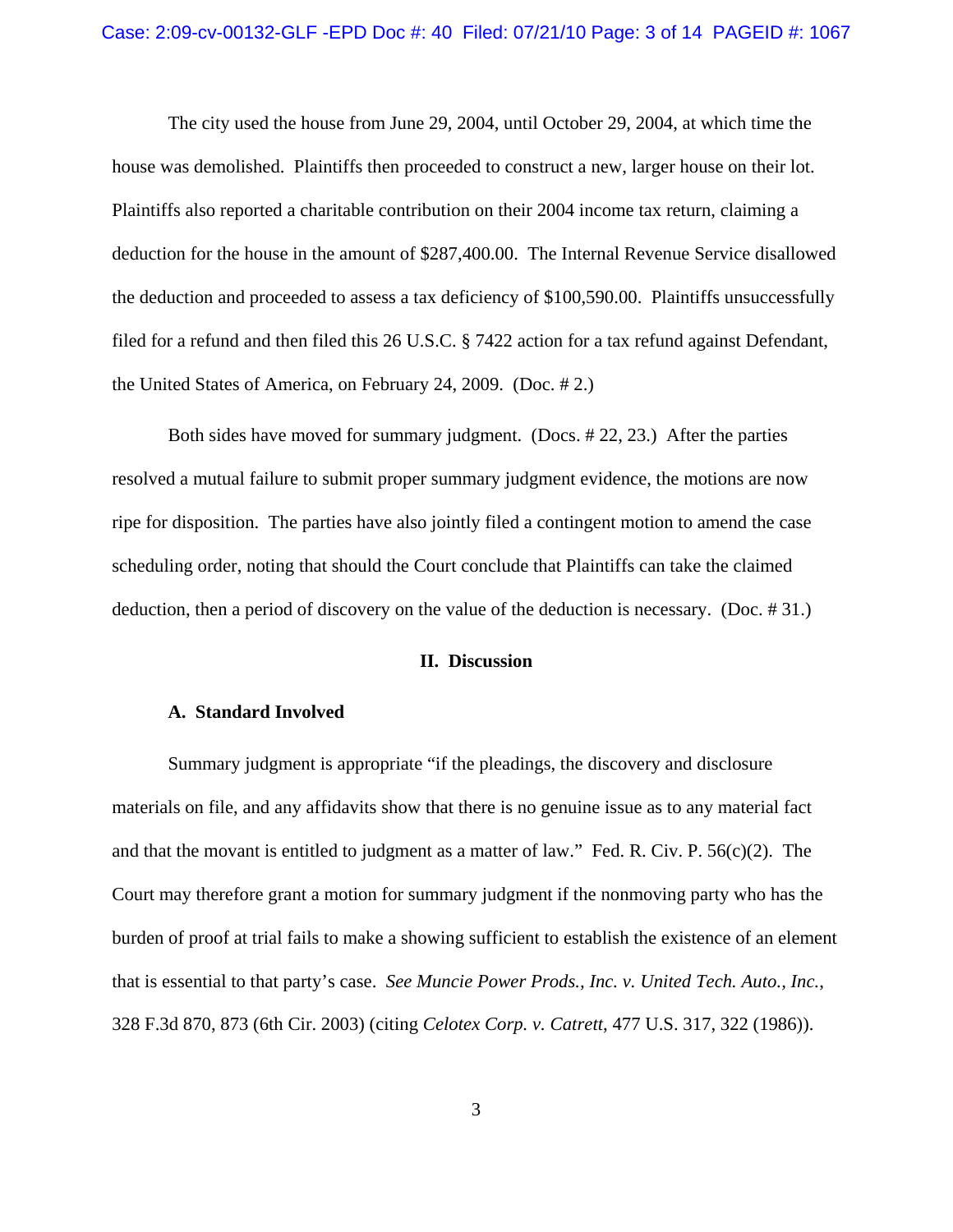In viewing the evidence, the Court must draw all reasonable inferences in favor of the nonmoving party, which must set forth specific facts showing that there is a genuine issue of material fact for trial. *Id*. (citing *Matsushita Elec. Indus. Co., Ltd. v. Zenith Radio Corp*., 475 U.S. 574, 587 (1986)); *Hamad v. Woodcrest Condo. Ass'n*, 328 F.3d 224, 234 (6th Cir. 2003). A genuine issue of material fact exists "if the evidence is such that a reasonable jury could return a verdict for the nonmoving party." *Muncie Power Prods., Inc.*, 328 F.3d at 873 (quoting *Anderson v. Liberty Lobby, Inc*., 477 U.S. 242, 248 (1986)). Consequently, the central issue is " 'whether the evidence presents a sufficient disagreement to require submission to a jury or whether it is so one-sided that one party must prevail as a matter of law.' " *Hamad*, 328 F.3d at 234-35 (quoting *Anderson*, 477 U.S. at 251-52).

## **B. Analysis**

The parties' dispute presents four core issues, each of which is arguably potentially dispositive of this litigation. The first issue is whether Plaintiffs have met the requirement of submitting a sufficient qualified appraisal. The second issue is whether Plaintiffs filed a sufficient contemporaneous acknowledgment of the purported donation. The third issue is whether the Internal Revenue Code precludes a deduction for the conduct involved here. The fourth issue is whether Plaintiffs have otherwise established that they are entitled to a deduction. Because the first two of these issues prove dispositive, this Court need not and does not reach the remaining issues.

Defendant argues that it is entitled to summary judgment because Plaintiffs failed to obtain a qualified appraisal by the due date of their 2004 income tax return. To support this argument, Defendant relies upon 26 U.S.C. § 170, which provides that "no deduction shall be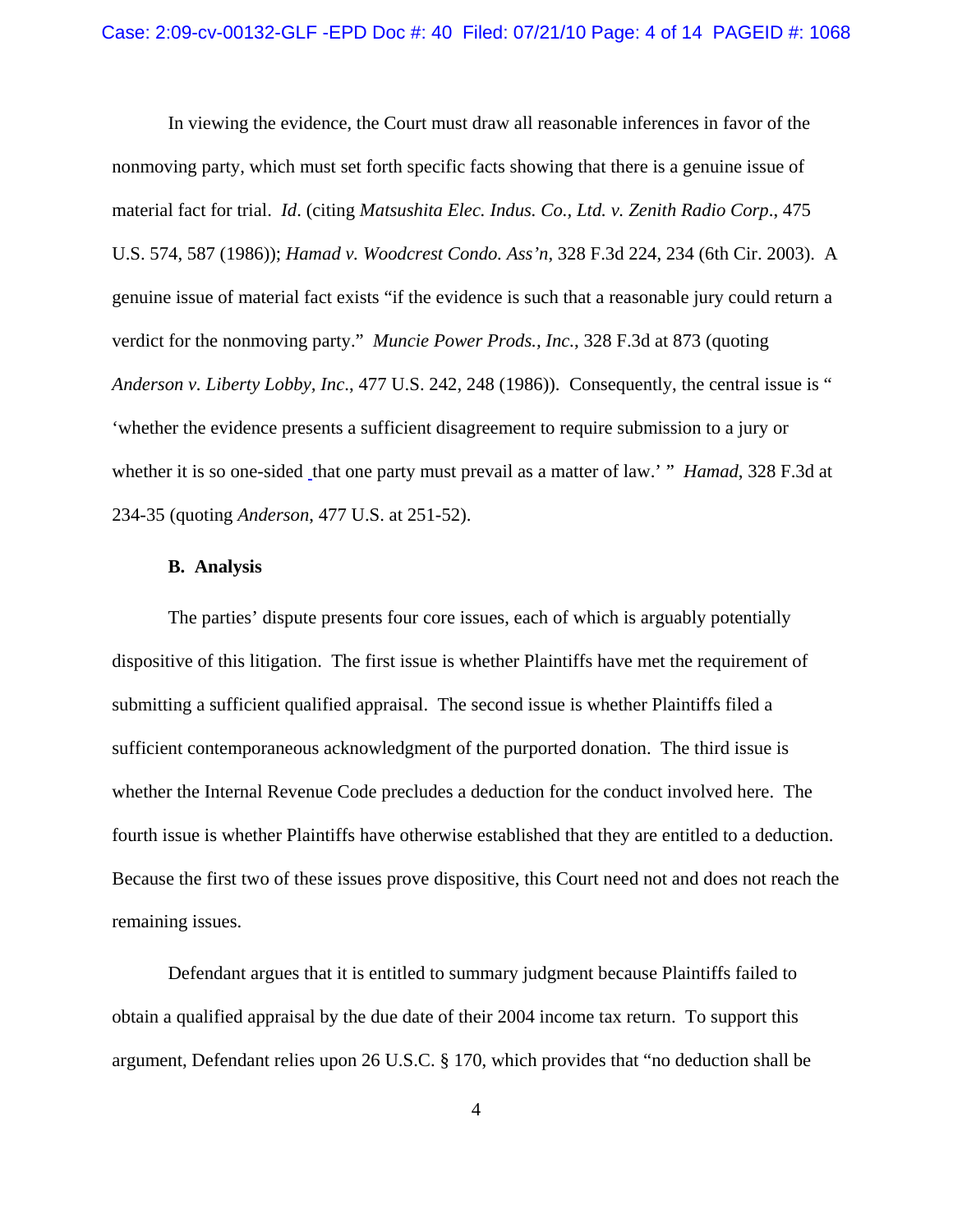allowed under subsection (a) for any contribution of property for which a deduction of more than

\$500 is claimed unless such person meets the requirements of subparagraphs (B), (C), and (D),

as the case may be, with respect to such contribution." 26 U.S.C.  $\S 170(f)(11)(A)(I)$ . The

referenced subparagraph (C) in turn provides:

In the case of contributions of property for which a deduction of more than \$5,000 is claimed, the requirements of this subparagraph are met if the individual, partnership, or corporation obtains a qualified appraisal of such property and attaches to the return for the taxable year in which such contribution is made such information regarding such property and such appraisal as the Secretary may require.

26 U.S.C. § 170(f)(11)(C). Defendant is therefore correct in its threshold assertion that Plaintiffs

were required to obtain a qualified appraisal and attach it to the 2004 tax return.

The statutory scheme addresses what constitutes the required "qualified appraisal" as

follows:

The term "qualified appraisal" means, with respect to any property, an appraisal of such property which--

(I) is treated for purposes of this paragraph as a qualified appraisal under regulations or other guidance prescribed by the Secretary, and

(II) is conducted by a qualified appraiser in accordance with generally accepted appraisal standards and any regulations or other guidance prescribed under subclause (I).

26 U.S.C. § 170(f)(11)(E)(I). This definition features two components. First, the appraisal must

be treated as a qualified appraisal by incorporated-by-reference Secretary of the Treasury

regulations or guidance. Second, a qualified appraiser must have conducted the appraisal using

generally employed standards and in compliance with incorporated-by-reference Secretary

regulations or guidance.

Section 170 also defines "qualified appraiser," providing: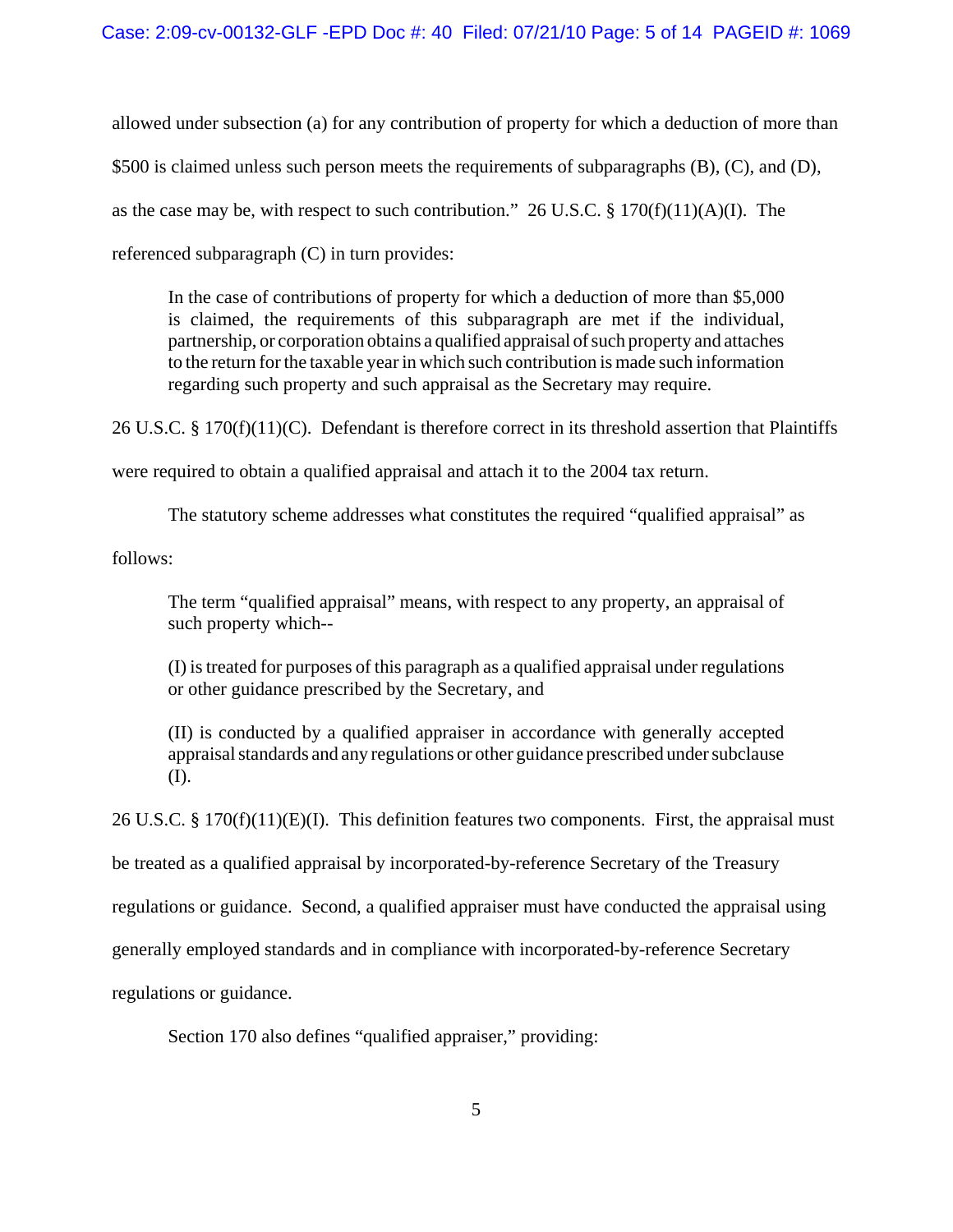[T]he term "qualified appraiser" means an individual who–

(I) has earned an appraisal designation from a recognized professional appraiser organization or has otherwise met minimum education and experience requirements set forth in regulations prescribed by the Secretary,

(II) regularly performs appraisals for which the individual receives compensation, and

(III) meets such other requirements as may be prescribed by the Secretary in regulations or other guidance.

26 U.S.C. § 170(f)(11)(E)(ii). This definition similarly incorporates by reference regulations and

requirements set forth by the Secretary.

The Code of Federal Regulations contains the relevant regulations. For example, 26

C.F.R. § 1.170A-13(c)(3)(i)(C) provides that in order to constitute a qualified appraisal, an

appraisal document must include information required by 26 C.F.R. § 1.170A-13(c)(3)(ii).

Among this required information is "[t]he date (or expected date) of contribution to the donee."

26 C.F.R. § 1.170A-13(c)(3)(ii)(C). Also required are

[t]he terms of any agreement or understanding entered into (or expected to be entered into) by or on behalf of the donor or donee that relates to the use, sale, or other disposition of the property contributed, including, for example, the terms of any agreement or understanding that--

(1) Restricts temporarily or permanently a donee's right to use or dispose of the donated property,

(2) Reserves to, or confers upon, anyone (other than a donee organization or an organization participating with a donee organization in cooperative fundraising) any right to the income from the contributed property or to the possession of the property, including the right to vote donated securities, to acquire the property by purchase or otherwise, or to designate the person having such income, possession, or right to acquire, or

(3) Earmarks donated property for a particular use[.]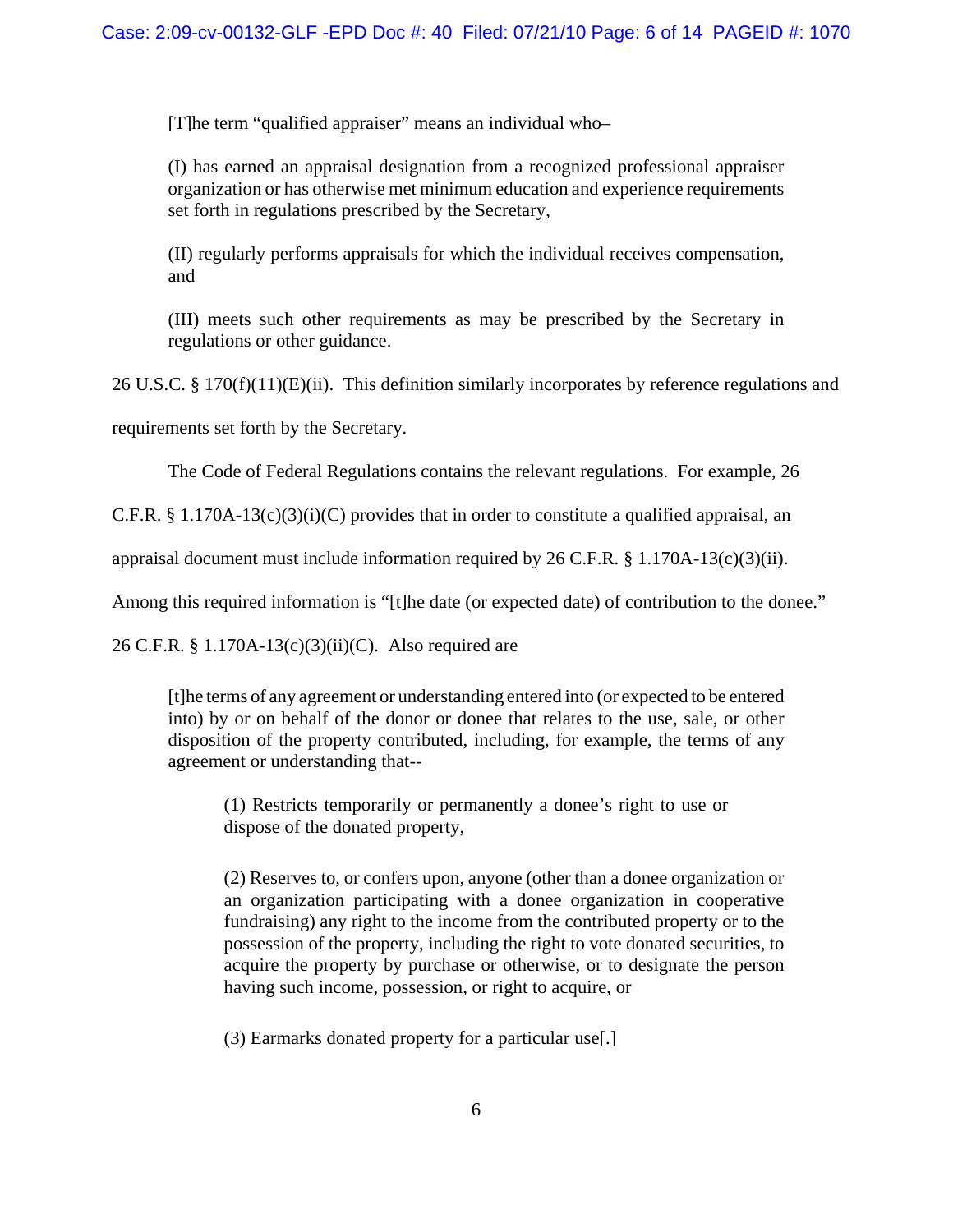26 C.F.R.  $\S 1.170A-13(c)(3)(ii)(D)$ . Additional information mandated for inclusion is "[t]he qualifications of the qualified appraiser who signs the appraisal, including the appraiser's background, experience, education, and membership, if any, in professional appraisal associations," 26 C.F.R. § 1.170A-13(c)(3)(ii)(F), as well as "[a] statement that the appraisal was prepared for income tax purposes," 26 C.F.R. § 1.170A-13(c)(3)(ii)(G). These and other components constitute the qualified appraisal, which "must be received by the donor before the due date (including extensions) of the return on which a deduction is first claimed . . . under section 170 with respect to the donated property . . . ." 26 C.F.R.  $\S 1.170A-13(c)(3)(iv)(B)$ .

Defendant points out that the appraisal submitted by Plaintiffs does not contain the expected date of contribution, the terms of the agreement between Plaintiffs and the city, the qualification of Plaintiffs' appraiser (including Ann Ciardelli's background, experience, education, and any membership in professional appraisal associations), and the required statement that the appraisal was prepared for income tax purposes. Defendant's evaluation of the appraisal's deficiencies is accurate. *See* Doc. # 23-4. In fact, in addition to failing to contain *any* of the identified, specifically required information, one provision of the appraisal arguably disavows by omission that the appraisal was prepared for income tax purposes. The appraisal indicates its "purpose and scope" by providing that "[t]he intended use of this appraisal is to assist the owner in estimating the fair market value of the subject property." (Doc. # 23-4, at 3.) Moreover, the argument that the inclusion of Ciardelli's license number on the appraisal implicitly represents her qualifications is simply without merit. *See Bruzewicz v. United States*, 604 F. Supp. 2d 1197, 1205 (N.D. Ill. 2009).

The end result of the foregoing omissions is that Ciardelli's appraisal fails to meet the

7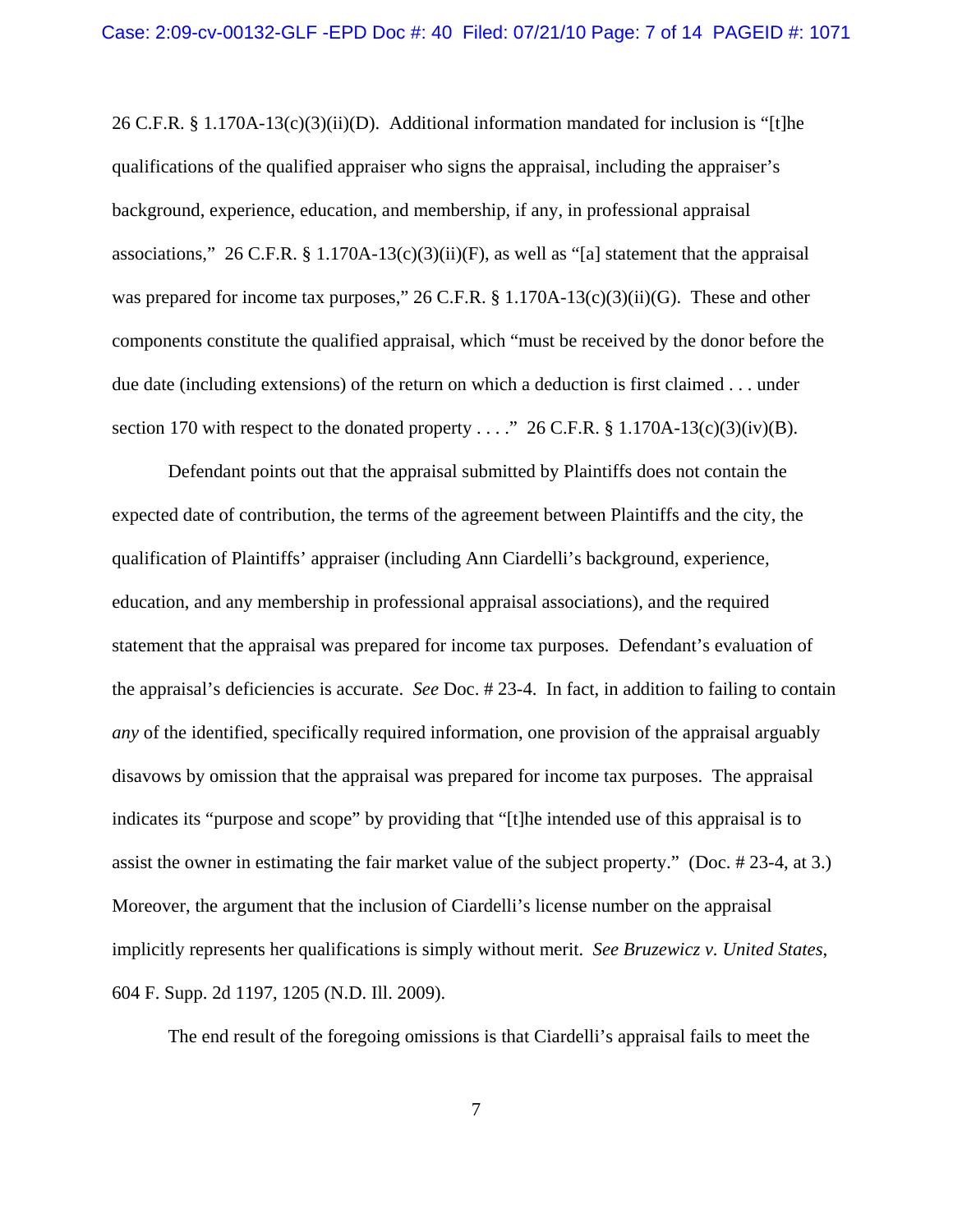### Case: 2:09-cv-00132-GLF -EPD Doc #: 40 Filed: 07/21/10 Page: 8 of 14 PAGEID #: 1072

regulations incorporated into the statutory scheme, which means that by both the regulation and statutory definitions, the appraisal fails to constitute a "qualified appraisal." This, in turn, means that Plaintiffs failed to satisfy the 26 U.S.C. § 170(f)(11)(C) requirements of obtaining a qualified appraisal of their property and attaching to the 2004 return requisite information required by the Secretary. Such deficiencies result in violation of 26 U.S.C. § 170(f)(11)(A)(i), which, as noted, provides that "no deduction shall be allowed under subsection (a) for any contribution of property for which a deduction of more than \$500 is claimed unless such person meets the requirements of subparagraphs (B), (C), and (D), as the case may be, with respect to such contribution." The ends result is that Plaintiffs are not entitled to the claimed deduction.

Plaintiffs contest this result, although they concede that their appraisal lacks several areas of content. They argue that they substantially complied with the regulations and statutory scheme, however, and point to components of the appraisal that did include required information. Defendant counters that it does not appear that the Sixth Circuit has recognized the substantial compliance doctrine in regard to taxpayer deductions and that, even if this Court were to assume that the doctrine could apply here, Plaintiffs have failed to demonstrate substantial compliance.

This Court agrees that the substantial compliance doctrine cannot salvage Plaintiffs' case. Contemplated application of the doctrine in this Circuit to Internal Revenue Code provisions has previously arisen in the context of statutory language that specifically provides for substantial compliance. *See, e.g., Grable & Sons Metal Products, Inc. v. Darure Engineering & Mfg.*, 377 F.3d 592, 596 (6th Cir. 2004) (addressing a possible narrow application of the doctrine in light of 26 U.S.C. § 6339(b)(2)'s language permitting proceedings "substantially in accordance with the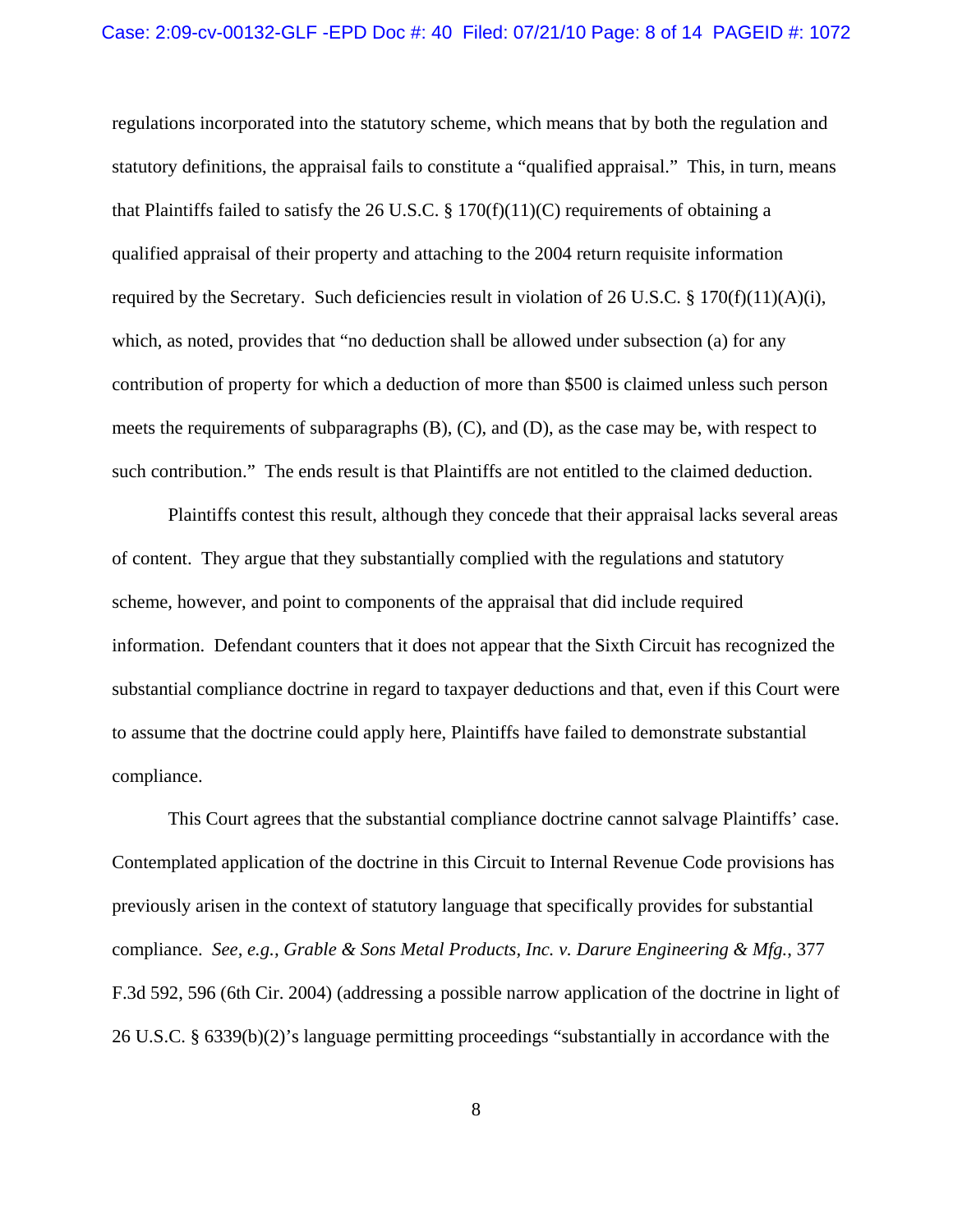provisions of law"). Although the Court is reluctant to read much if anything into such limited consideration of the doctrine by the court of appeals, the Court does note that the statute and regulations involved in the instant case do not similarly provide for substantial compliance.

Assuming *arguendo* that the doctrine indeed *could* apply in such taxpayer actions, the Court finds that the appraisal at issue wholly lacks even a modicum of content in critical areas to say that it substantially complies with numerous statutory and regulation mandates. The substantial compliance doctrine is not a substitute for missing entire categories of content; rather, it is at most a means of accepting a nearly complete effort that has simply fallen short in regard to minor procedural errors or relatively unimportant clerical oversights. The required content Plaintiffs neglected does not constitute such instances of technicalities.

Much of the content provides necessary context permitting the Internal Revenue Service to evaluate a claimed deduction. Without, for example, the appraiser's education and background information, it would be difficult if not impossible to gauge the reliability of an appraisal that forms the foundation of a deduction. The simple inclusion of an appraiser's license number does not suffice given that there are distinctions between appraisers that the required information targets. Another district court judge aptly summarized why the inclusion of only an appraiser's license number hardly constitutes substantial compliance:

[The] contention that the license numbers of [the appraisers] suffice to establish that they were experienced and qualified appraisers misses the mark. If an appraiser's license number alone were adequate evidence of his or her qualifications, the Treasury Department's regulations would not specify, in addition to the license numbers (required by Reg.  $\S$  1.170A-B(c)(3)(ii)(E)), the need for qualitative information about the appraiser's background (separately specified in Reg. § 1.170A- $13(c)(3)(ii)(F)$ . That qualitative requirement is hardly surprising, for it provides the IRS with some basis on which to determine whether the valuation in an appraisal report is competent and credible evidence to support what in some cases may be a very large tax saving.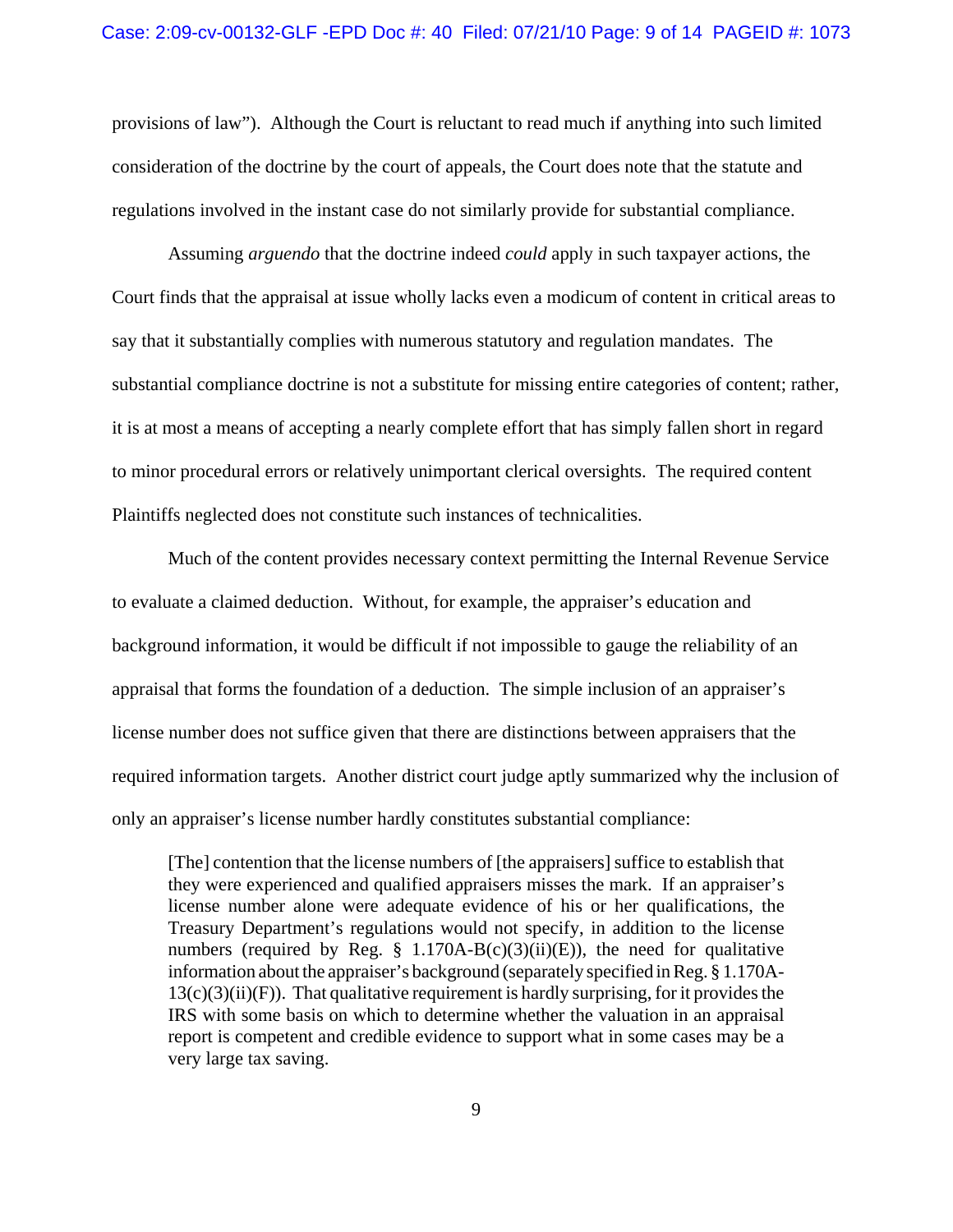*Bruzewicz*, 604 F. Supp. 2d at 1205. An absolute dearth of information concerning substantive content is not coming "close enough" to warrant invocation of the equitable doctrine. Nor does Plaintiffs' notably belated submission *as part of this litigation* of Ciardelli's qualifications serve to repair her earlier appraisal. Ciardelli may well be qualified now–the document attached to Plaintiffs' memorandum in opposition includes education obtained well after 2004–and she may have been qualified in 2004. (Doc. # 27-1.) But the submitted document does not speak to the issues involved in this litigation (or, as Defendant correctly summarizes, it "does not satisfy the requirements of the statute, its regulations, or its purpose"). (Doc. # 28, at 3.) The issues are what Plaintiffs were *required* to do and submit as part of the deduction process and what they *actually* did, not what they could have done or what wishfully reparative steps they have taken years after the fact.

Plaintiffs' wholesale noncompliance in regard to select categories of mandated information thus does not evince procedural missteps. Their failure to obtain an appraisal containing required content not only goes to the substantive essence of the deduction statute involved, but in fact defeats the essential or fundamental purpose of that statute–a shortcoming that necessarily defeats Plaintiffs' successful reliance on the substantial compliance doctrine. *Cf. F.E. Schumacher Co., Inc. v. United States*, 308 F. Supp. 2d 819, 832 (N.D. Ohio 2004) (declining to apply substantial compliance doctrine in tax case where the plaintiff failed to comply with the substantive purpose of the Internal Revenue Code statute involved). Nowhere is it more apparent that Plaintiffs' actions negate the equitable safe haven they pursue than in recognizing that the purpose of the qualified appraisal is to present an understandable rationale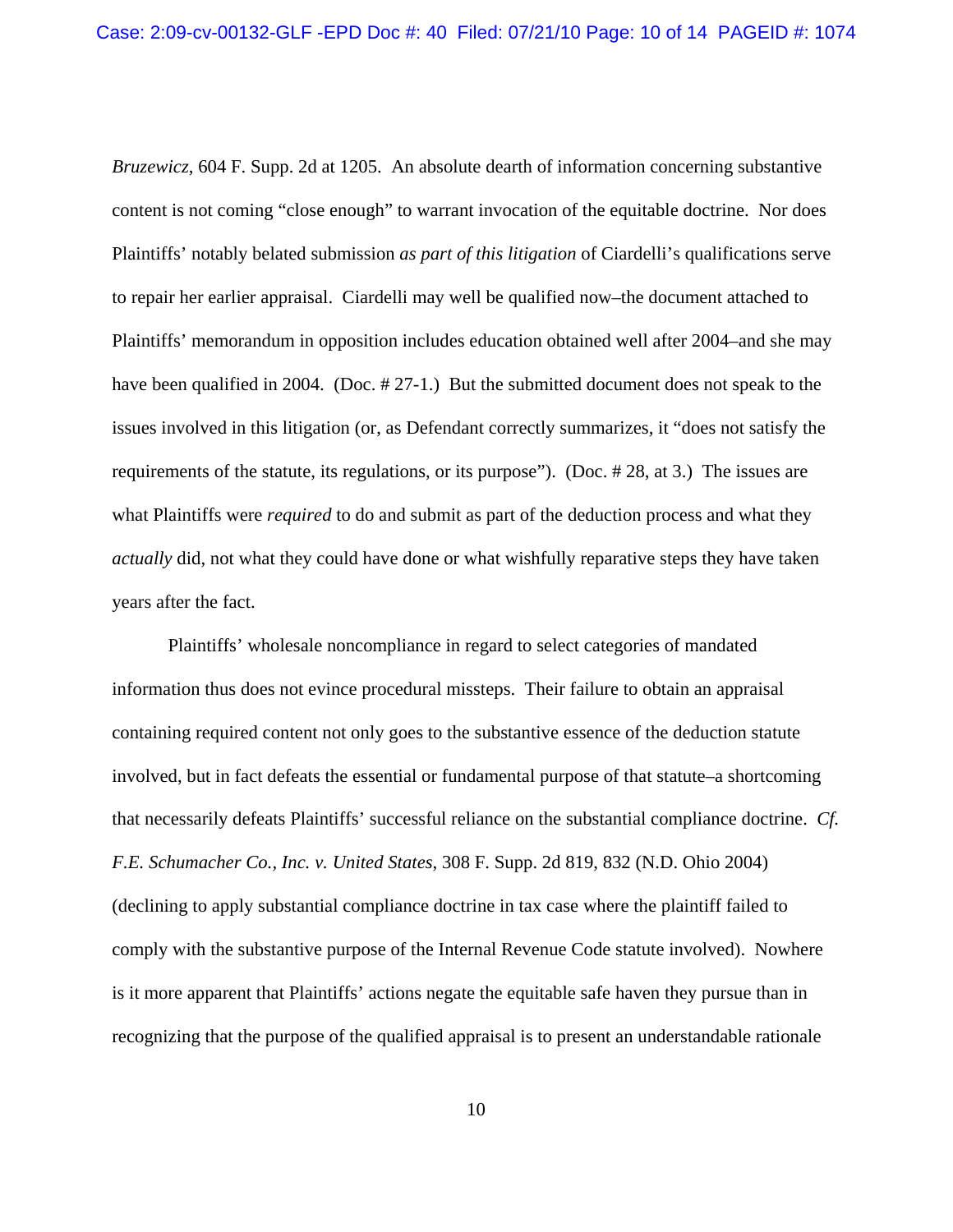#### Case: 2:09-cv-00132-GLF -EPD Doc #: 40 Filed: 07/21/10 Page: 11 of 14 PAGEID #: 1075

for the claimed deduction, and the deduction of \$287,400.00 claimed here hardly matches the \$520,000.00 appraisal offered.

One might reasonably be able to speculate why such a difference might exist. Plaintiffs explain that they subtracted the value of the land, which is a likely explanation even if the auditor website upon which Plaintiffs rely values the house at much less than \$287,400.00. But speculation aside, the purpose of the qualified appraisal is to "show the work" so as to obviate the injection of unfounded guessing into the tax scheme. The facts *sub judice* are therefore closer to the Tax Court case of *Friedman v. Commissioner*, T.C. Memo 2010-45 (Mar. 11, 2010), than to that court's case of *Bond v. Commissioner*, 100 T.C. 32 (1993).

Even assuming its potential application here as opposed to requiring strict compliance, the substantial compliance doctrine cannot equitably apply. Plaintiffs' appraisal is insufficient and precludes their claimed deduction. Additionally, even if this first ground did not resolve the litigation, the Court concludes that Defendant is still entitled to summary judgment under its second rationale: that Plaintiffs failed to file a contemporaneous acknowledgment as required by 26 U.S.C. § 170.

That statute provides that "[n]o deduction shall be allowed under subsection (a) for any contribution of \$250 or more unless the taxpayer substantiates the contribution by a contemporaneous written acknowledgment of the contribution by the donee organization that meets the requirements of subparagraph (B)." 26 U.S.C. § 170(f)(8)(A). The referenced subparagraph (B) in turn requires that the acknowledgment include:

(i) The amount of cash and a description (but not value) of any property other than cash contributed.

(ii) Whether the donee organization provided any goods or services in consideration,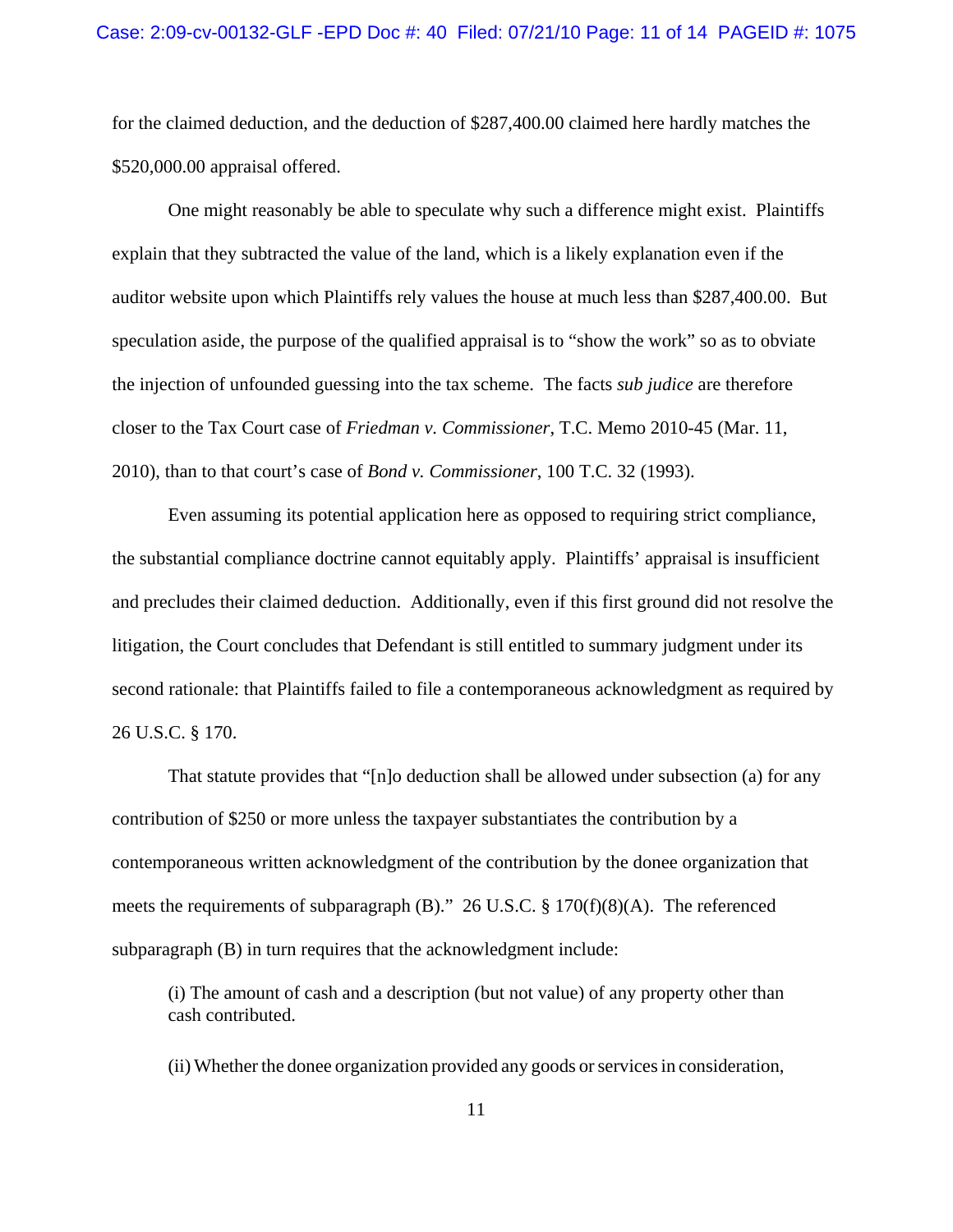in whole or in part, for any property described in clause (i).

(iii) A description and good faith estimate of the value of any goods or services referred to in clause (ii) or, if such goods or services consist solely of intangible religious benefits, a statement to that effect.

26 U.S.C. §  $170(f)(8)(B)(i)-(iii)$ . Additionally, the statutory scheme explains that "an acknowledgment shall be considered to be contemporaneous if the taxpayer obtains the acknowledgment on or before the earlier of . . . the date on which the taxpayer files a return for the taxable year in which the contribution was made, or . . . the due date (including extensions) for filing such return." 26 U.S.C.  $\S 170(f)(8)(C)(i)-(ii)$ .

Plaintiffs argue that they met this requirement of a quid pro quo disclosure because there was no such exchange, while Defendant again asserts dispositive deficiencies in Plaintiffs' conduct. Defendant directs this Court to various depositions on the contemporaneous written acknowledgment issue, and Plaintiffs' depositions indeed support that they may not have been aware of this requirement despite employing Deloitte & Touche. What matters is not whether Plaintiffs understood the label assigned to the requirement, however, but whether they met the requirement. And it does not matter whether Plaintiff actually did receive any goods or services. What matters is whether, as required, they disclosed *whether* the city provided any goods or services in consideration.

Here, again, *Bruzewicz v. United States*, 604 F. Supp. 2d 1197, proves instructive. In that case, as here, the taxpayers failed to receive a contemporaneous written acknowledgment that stated whether they had received any goods or services, in whole or in part, for their contribution and, if so, that also provided a good faith estimate of the value of these goods or services. The *Bruzewicz* district court judge explained: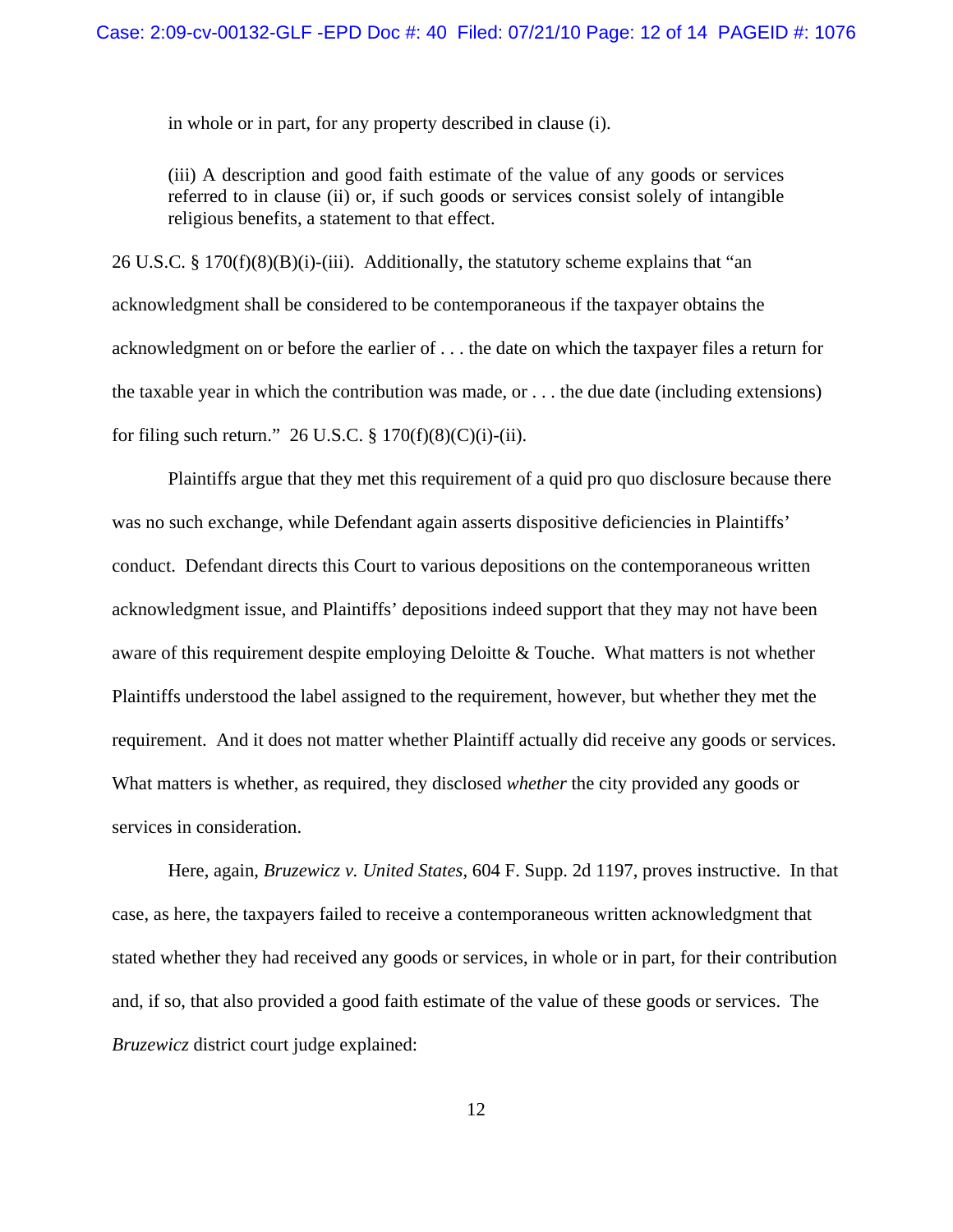Is the requirement of a written acknowledgment "either an unimportant requirement or one unclearly or confusingly stated in the regulations or the statute," so that the [taxpayers'] purported compliance can even be considered "substantial," let alone strict? Simply to state that question compels a "no" answer.

First, the statute is neither unclear nor confusing about the need for a written acknowledgment. It explicitly defines the situations in which a contemporaneous written acknowledgment is required (for any contribution of \$250 or more), and it spells out chapter and verse as to what must be included in the acknowledgment and as to when the acknowledgment must be received (Section  $170(f)(8)(A)-(C)$ ).

Nor can it be said that the statutory requirement is "unimportant." To begin with, its very inclusion in the Code provision itself, rather than in accompanying regulations promulgated by the Treasury Department, signals a negative answer to that inquiry. And that result is underscored by the nature of the statutorily stated consequence: "No deduction shall be allowed . . . unless the taxpayer substantiates the contribution" by the specified contemporaneous written acknowledgment by the donee organization. Lacking that, the IRS is faced with the absence of even a prima facie showing of the existence of a substantial charitable contribution. Even though our tax system is basically one of self-reporting, the statutory establishment of a watershed–\$250–beyond which validation is required in addition to a taxpayer's selfdeclaration cannot be said to be unimportant.

*Id.* at 1204-05. Similarly, because none of the documents produced in this case, including the June 29, 2004 contract between Plaintiffs and the city, satisfies 26 U.S.C. § 170(f)(8)(B), Plaintiffs in turn have failed to avoid the 26 U.S.C.  $\S 170(f)(8)(A)$  bar on their claimed deduction.

Either of the foregoing grounds ends this litigation. Thus, as noted, the Court declines to reach the remaining moot issues involved in the parties' dispute. The consequent result of the foregoing analysis is that, regardless of whether taxpayers may be able to claim a deduction for the type of donation involved in this case–a question this Court need not ultimately answer today–the deficient manner in which Plaintiffs pursued such a donation here proves dispositive. Defendant is therefore entitled to summary judgment, while Plaintiffs are not.